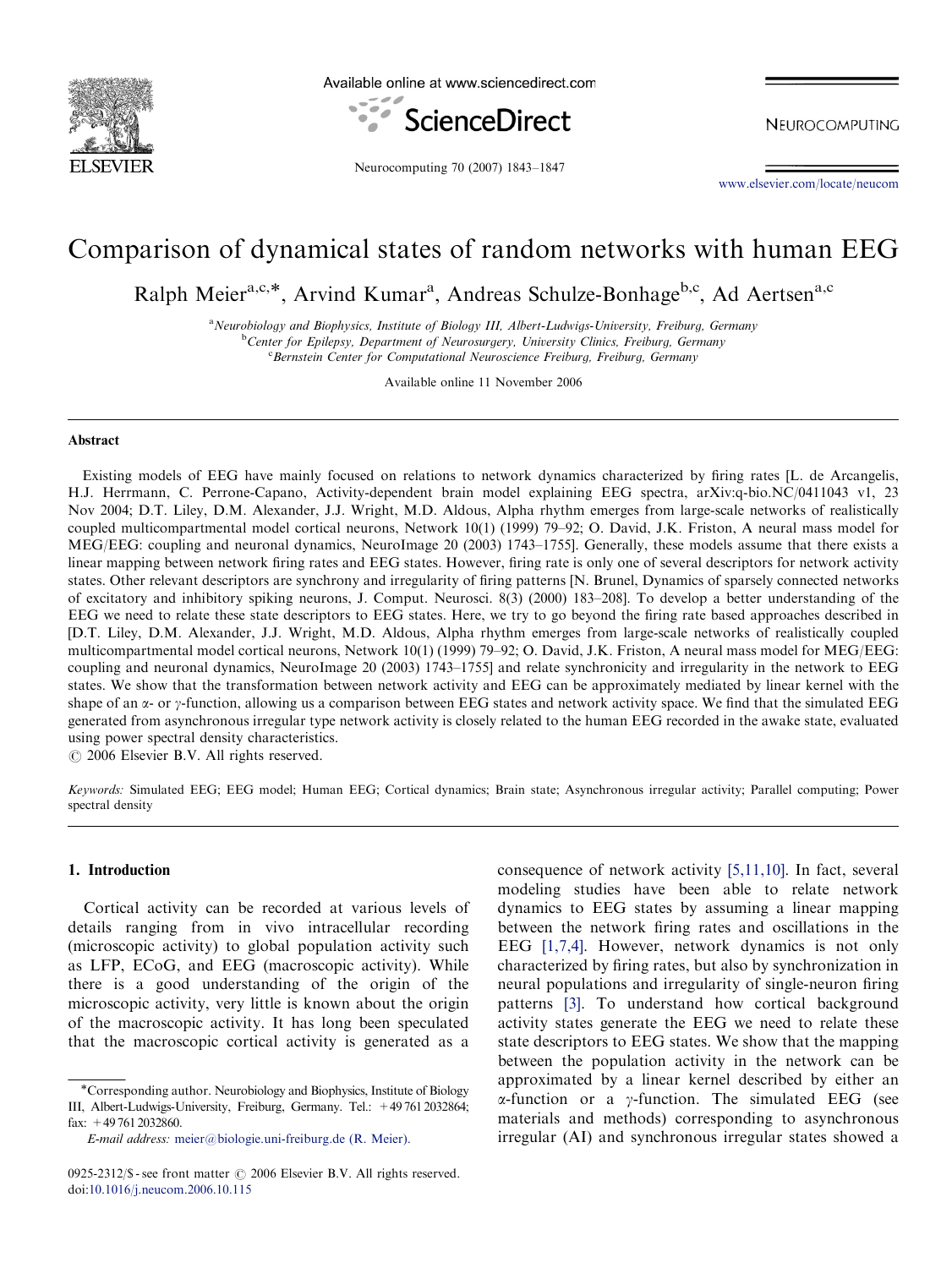good match with the human EEG – especially in theta and delta bands. Heterogeneous network simulations resembled the human background EEG even better-also in the alpha and beta bands.

### 2. Material and methods

## 2.1. Networks

We performed simulations of homogeneous and heterogeneous networks consisting of 50,000 leaky integrate and fire type neurons (80% excitatory and 20% inhibitory neurons), representing  $\approx 0.5$  mm<sup>2</sup> slice of cortex [\[2\]](#page-3-0). The neurons were connected randomly with a connection probability of 0.1. In a homogeneous network all neurons had identical passive properties. To introduce heterogeneity into the network, the passive properties (membrane capacity C and conductivity at resting condition  $G_{\text{rest}}$ ) and the spiking threshold  $(V<sub>thresh</sub>)$  of the neurons were chosen from a normal distribution (mean  $\pm$  SD);  $C = 250 \pm 25$  pF,  $G_{\text{rest}} = 16, 7 \pm 1.5 \,\text{nS}$  and  $V_{\text{thresh}} = -55 \pm 5.5 \,\text{mV}$ . The mean values of the passive parameters in the heterogeneous network were identical to the values of the passive properties in the homogeneous network. The simulations of the neuronal networks were performed using the NEST [\[9,12\]](#page-3-0) simulation environment. The output of the spiking network simulations (spike patterns of sustained activity in dynamical networks recorded over several seconds) were then used for further analysis.

We obtained a network population signal  $(N_{\text{pop}})$  by binning the spikes (binwidth  $= 2$  ms) of all neurons in the network. To characterize the dynamical states of simulated network activity, both at the level of single neurons and neuron populations, we employed the following descriptors, see [\[6\]](#page-3-0) for details:

Mean firing rate of the activity was estimated as the mean spike count per second of the neurons in the network.

Synchrony in the network was measured by the pair wise correlations  $(\rho_{net})$  in the network. A population of identical independent Poisson processes yield a  $\rho_{net} = 0$ , any mutual dependence results in an increase in  $\rho_{\text{net}}$ .

Irregularity of individual spike trains was measured by the squared coefficient of variation of the corresponding inter-spike interval (ISI) distribution. Low values reflect more regular spiking, and a clock-like pattern yields  $CV^2 = 0$ . By contrast,  $CV^2 = 1$  indicates Poisson-type behavior (cf. [Fig.](#page-2-0) 1a and b).

## 2.2. Generating simulated EEG

The spectral bandwidth of  $N_{\text{pop}}$  is much wider than the EEG signal bandwidth. To draw a comparison between  $N_{\text{pop}}$  and EEG, it is required to limit the bandwidth of  $N_{\text{pop}}$ . To achieve that we transformed  $N_{\text{pop}}$  to Sim-EEG by convolving  $N_{\text{pop}}$  with either an  $\alpha$ -function or a  $\gamma$ -function shaped kernel (cf. [Fig.](#page-2-0) 1c). The parameters for the two kernels were determined in an optimization process by

maximizing the similarity of power spectral densities (PSDs) obtained from the Sim-EEG generated using one AI network state (see Section 3) and EEG data from two healthy, awake subjects who were asked to focus on a fixation point. After the optimization process, the kernel parameters were fixed. In an independent test set (both networks and EEG data) we then compared different network states (both homo- and heterogeneous) as the basis for Sim-EEG using the aforementioned kernels and comparing the resulting Sim-EEG to the human background EEG data from more than 90 subjects (cf. [\[8\]\)](#page-3-0). We used the cross correlation  $(\rho)$  between the powerspectra of the SIM-EEG and the recorded EEG (data was kindly provided by the Center for Epilepsy, University Clinics Freiburg) to quantify the similarity between the two signals.

#### 3. Results

#### 3.1. Network activity dynamics

A large random network of integrate and fire neurons exhibits a continuum of activity states, depending on the intensity of external excitatory inputs  $(v_{ext})$ , and on the recurrent inhibition/excitation balance  $(q)$ . The firing pattern of individual neurons varies between regular  $(R)$  $(CV_{\text{ISI}} \approx 0)$  and irregular  $(I)$   $(CV_{\text{ISI}} \approx 1)$ , population activity varies between synchronous (S) ( $\rho_{net} \approx 1$ ) and asynchronous (A) ( $\rho_{\text{net}} \approx 0$ ). Still, the network activity state can be attributed to one of four characteristic states, viz. AI, SI, AR, or SR as a function of  $v_{ext}$  and  $(g)$  [cf. [3,6](#page-3-0)]. Of these, it is the AI regime where network activity is considered to most closely resemble cortical spiking activity in vivo (Fig. [1a](#page-2-0) and b). Note that in the AI regime  $\rho_{\text{net}} \approx 0.002$ , this results in transient synchrony in the network [\[6\].](#page-3-0) The  $\rho_{\text{net}}$  can be further reduced by introducing heterogeneities in the network (data not shown). The homogeneous and heterogeneous networks, however, do not differ systematically in the repertoire of states they exhibit.

## 3.2. Sim-EEG

As the AI state resembles the ongoing activity in vivo most closely, we assumed the AI state to be the network activity underlying the EEG obtained from healthy awake human subjects and used the corresponding  $N_{\text{pop}}$  to optimize the time constant of the convolution kernels ( $\alpha$ -function and  $\gamma$ -function). The resulting optimal width of the  $\alpha$ -function was estimated to be  $\approx 40 \,\text{ms}$  (cf. [Fig.](#page-2-0) 1c). Examples for the resulting power spectra for the generated SIM-EEG based on different network states in comparison to the recorded EEG are shown in [Fig.](#page-2-0) 1d. To quantify the similarity between the power spectra we chose to calculate the mean correlation coefficient for relevant frequency bands. [Fig.](#page-2-0) 1e shows the correlation coefficients in the independent test set  $(\rho)$  between PSD of Sim-EEG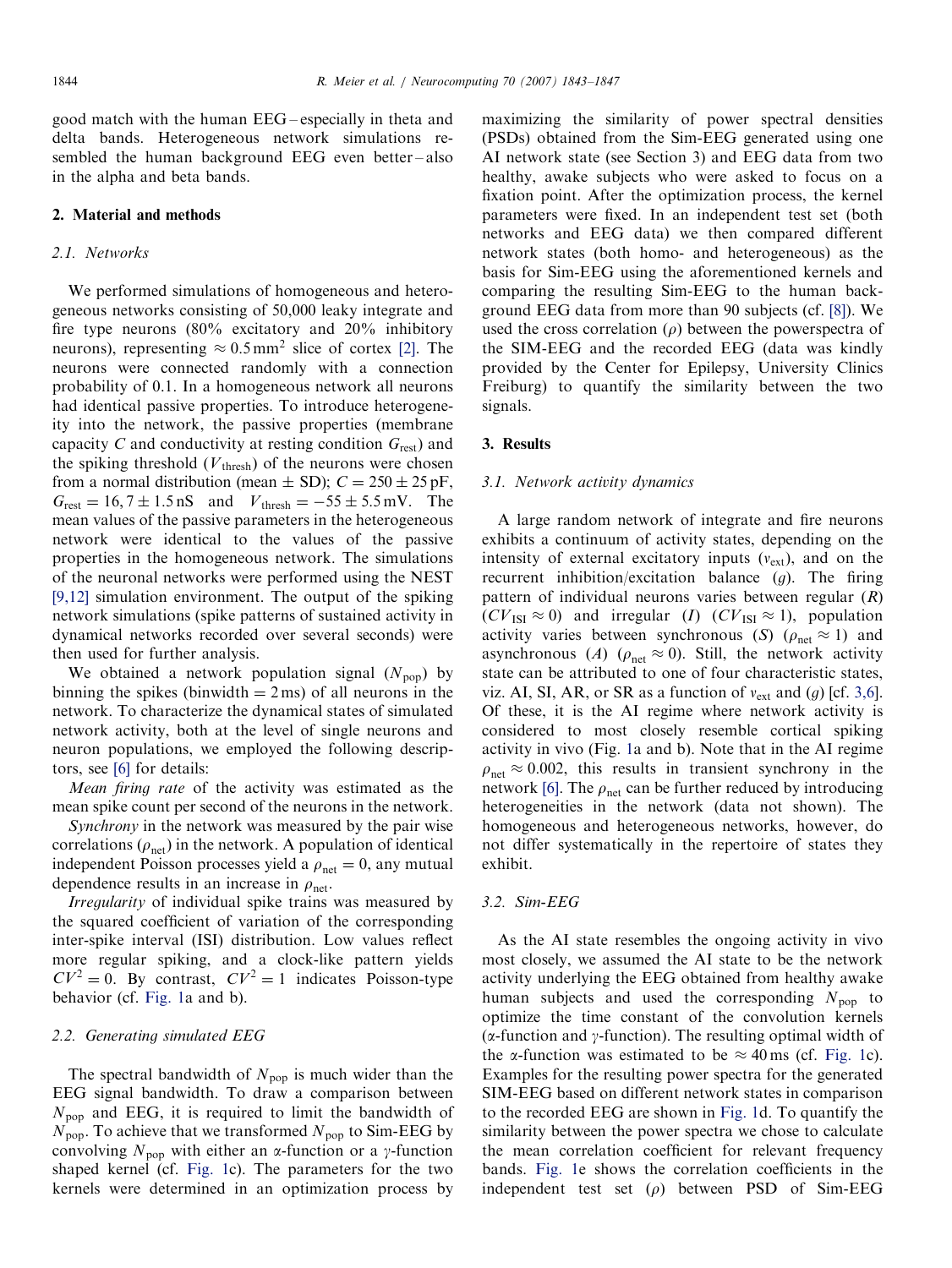<span id="page-2-0"></span>

Fig. 1. Network activity states, kernels, and power spectra; correlation of SIM-EEG to EEG: (a) synchrony and (b) irregularity in the homogeneous network as a function of  $v_{ext}$  and g. The contour  $(\rho_{net} = 0.02)$  in (a) separates synchronous states from asynchronous states, while the contour  $(CV^2 = 0.8)$ in (b) separates regular states from irregular states. Characteristic network states (e.g. SR, AI, and SI) are indicated. (c) Visualization of estimated  $\alpha$ - and  $\gamma$ kernel with respective parameters. (d) Exemplary power spectra for two different simulated network states (nAI and AI–SI) and human EEG. (e) Correlation coefficients ( $\rho$ ) between different characteristic bands ( $\alpha, \beta, \delta$ , and  $\theta$ ) for the PSDs of SIM-EEG obtained from homogeneous networks mapping different states (asynchronous irregular (AI-1), nearly AI (AI-2), slow synchronous irregular (SSI), and fast synchronous irregular (FSI)) and heterogeneous networks with AI and SI states (HAI and HSI) to human EEG representing normal and awake behaving activity.

(homogeneous and heterogeneous networks) and PSDs of EEG recorded in human subjects, in four different frequency bands (viz.  $\alpha$ [8-13 Hz],  $\beta$ [14-35 Hz],  $\theta$ [4-7 Hz], and  $\delta$ [  $\leq$  3 Hz]). The Sim-EEG corresponding to the AI-2 and SI states showed a good match with the human EEG ( $\rho \ge 0.6$ ) in the  $\theta$  and  $\delta$  bands, less in the  $\alpha$  and  $\beta$  bands. The Sim-EEG generated from the heterogeneous network simulations resembled the human EEG even better ( $\rho \ge 0.7$ ), now also in the  $\alpha$  and  $\beta$  frequency bands.

We observed a small mismatch between the Sim-EEG and human EEG, which could be due to an inappropriate choice of the convolution kernel. Therefore we changed the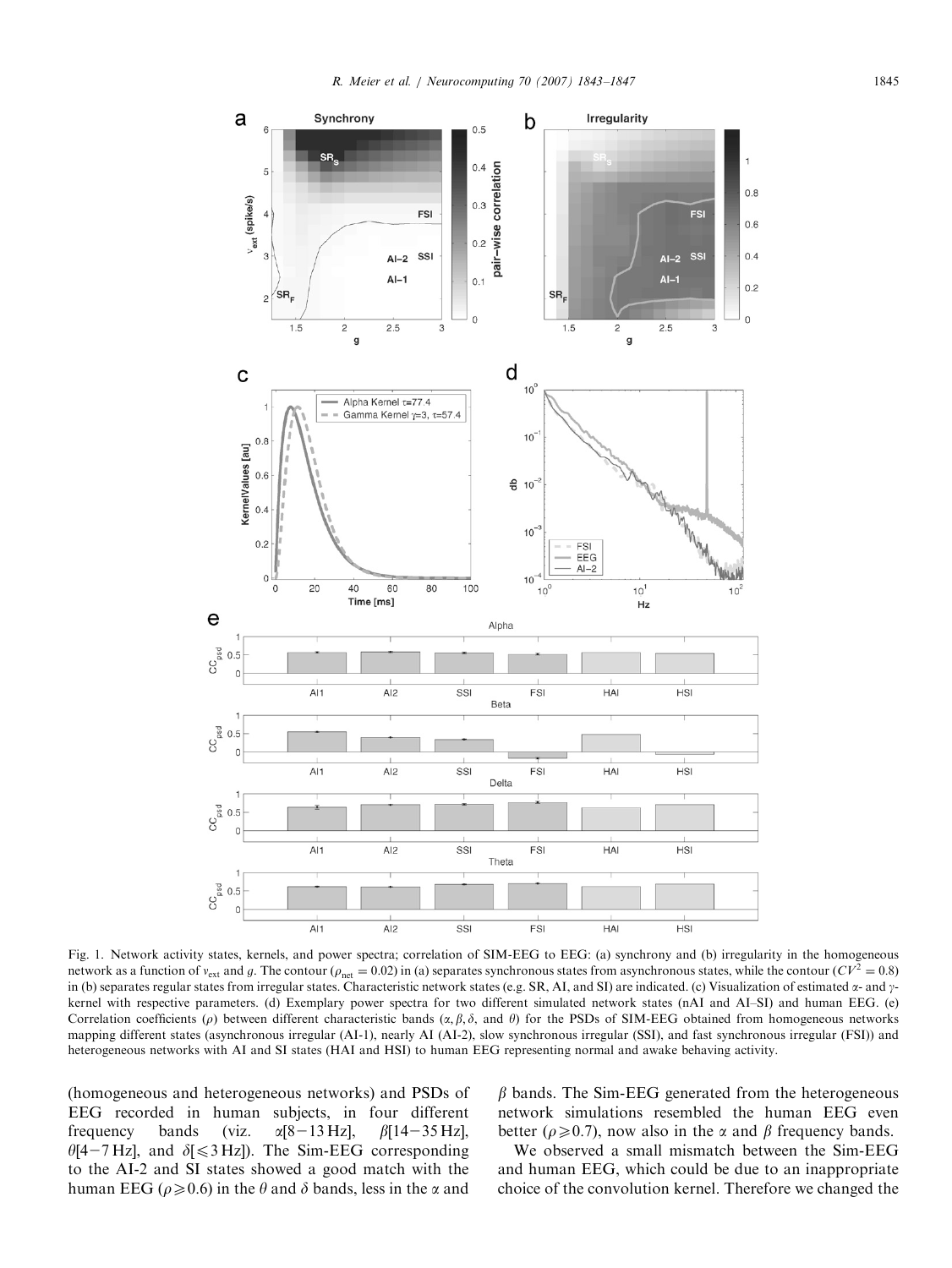<span id="page-3-0"></span>kernel function to be a  $\gamma$ -function, and repeated the function fitting and re-evaluated the correlations of the PSDs. We found that convolution of  $N_{\text{pop}}$  with a  $\gamma$ function kernel gave a slightly better fit, measured by correlation of PSD bands with the human EEG (data not shown).

## 4. Discussion

Here we presented a first attempt to relate the spiking activity of cortical network, to the macroscopic activity of the brain, as captured by the scalp EEG. Generally, the models AI state very closely resembles cortical activity in vivo in awake, behaving animals. Therefore, we assumed that healthy human EEG recordings correspond to an AI state in the cortical network model.

Our comparison of Sim-EEG based on AI state networks and recorded EEG from awake humans supports this assumption. For this comparison we started with an  $\alpha$ function shaped kernel. This choice was motivated by the fact that the network activity is low-pass filtered by the cortical tissue and the skull. The  $\alpha$ -function shaped kernel resulted in a reasonably high correlation between Sim-EEG and real EEG. However, there were also notable differences between the SIM-EEG and EEG. Therefore we used another kernel ( $y$ -function), which additionally allowed us to control the rising behavior of the kernel. The  $\gamma$ -function shaped kernel indeed resulted in a higher correlation and the spectra of SIM-EEG resembled recorded human EEG slightly better. This might be due to the additional degree of freedom allowed in the kernel-estimation process.

For this study we ignored the orientation of cortical cells with respect to the recording surface electrode. We assumed that all neurons in our simulations contribute equally to the surface background EEG. From previous modeling studies it is known, that the state space of networks studied here does not change considerably when the total number of neurons is increased [6]. This might allow us, in a first approach, to consider only neurons contributing to (SIM-) EEG recordings. Moreover, since a comparison of spectral properties from both, SIM-EEG and EEG, eliminates temporal causality, potential intracortical firing patterns in neurons of different orientations cannot currently be studied by this approach. However, this basic approach, with the aim of building up a simple phenomenological connection between the background EEG and microscopic network activity, can be extended to connect the activity of layered/oriented networks to EEG – where it naturally would be important to characterize the role of parallel currents.

Currently we are investigating the potential mapping of various network activity states to clinically and behaviorally relevant EEG states. Though there is good hope for bridging the gap between network simulations and electrophysiological population activity data from human recordings, further improvements in both, network models and conversion procedures, will be needed.

## Acknowledgments

We acknowledge stimulating discussions with Dr. Tonio Ball. This work was supported by the DFG GraKo-843 and the German Federal Ministry of Education and Research (BMBF Grant 01GQ0420 to BCCN Freiburg).

## References

- [1] L. de Arcangelis, H.J. Herrmann, C. Perrone-Capano, Activitydependent brain model explaining EEG spectra, arXiv:q-bio.NC/ 0411043 v1, 23 Nov 2004.
- [2] V. Braitenberg, A. Schüz, Cortex: Statistics and Geometry of Neuronal Connectivity, second ed., Springer, Berlin, 1998.
- [3] N. Brunel, Dynamics of sparsely connected networks of excitatory and inhibitory spiking neurons, J. Comput. Neurosci. 8 (3) (2000) 183–208.
- [4] O. David, J.K. Friston, A neural mass model for MEG/EEG: coupling and neuronal dynamics, NeuroImage 20 (2003) 1743–1755.
- [5] W.J. Freeman, Mass Action in the Nervous System, Academic Press, New York, 1975.
- [6] A. Kumar, S. Schrader, S. Rotter, A. Aertsen, Dynamics of random networks of spiking neurons with conductance-based synapses, in: Computational and Systems Neuroscience (Cosyne), 2005, p. 153.
- [7] D.T. Liley, D.M. Alexander, J.J. Wright, M.D. Aldous, Alpha rhythm emerges from large-scale networks of realistically coupled multicompartmental model cortical neurons, Network 10 (1) (1999) 79–92.
- [8] R. Meier, H. Dittrich, A. Schulze-Bonhage, A. Aertsen, Automatic detection of different seizure morphologies in surface EEG without use of prior information, in: 44th Conference of the German Section of the International Liga against Epilepsy, 2004.
- [9] A. Morrison, C. Mehring, T. Geisel, A. Aertsen, M. Diesmann, Advancing the boundaries of high-connectivity network simulation with distributed computing, Neural Comput. 17 (8) (2005) 1776–1801.
- [10] P.L. Nunez, Neocortical Dynamics and Human EEG Rhythms, Oxford University Press, New York, 1995.
- [11] A. Rotterdam, F.H. Lopes da Silva, J. van der Ende, M.A. Viergever, A.J. Hermans, A model of the spatio-temporal characteristics of the alpha rhythm, Bull. Math. Biol. 44 (1982).
- [12] The Neural Simulation Technology Initiative (NEST), software available at  $\langle www.nest-initative.org \rangle$ .



Ralph Meier was born in Germany in 1976. He obtained his Diploma in Biology at the Albert-Ludwigs- University of Freiburg in 2003. Then he obtained his Ph.D. in cooperation with the Center for Epilepsy, Freiburg and the Neurobiology & Biophysics Department at the University Freiburg, Germany in 2006. Currently he is a post-doctoral fellow at the Bernstein Center for Computational Neuroscience, Freiburg. His research is focused on understanding the dynamics of large scale neuronal networks, emergence of

epileptiform activity and the development of scientific software.



Arvind Kumar was born in India in 1976. He did his M.E. (Electrical Engg.) from Birla Institute of Technology and Science, Pilani, India in 1999. After a short association with Indian Institute of Technology, Delhi, India, as a senior research fellow, he moved to the University of Freiburg, Germany, where he obtained his Ph.D. in 2006. Currently he is a post-doctoral fellow at Deptartment of Neuroscience, Brown University Providence, USA. His research is focused on understanding the dynamics of neuronal networks and modeling of cortical activity.